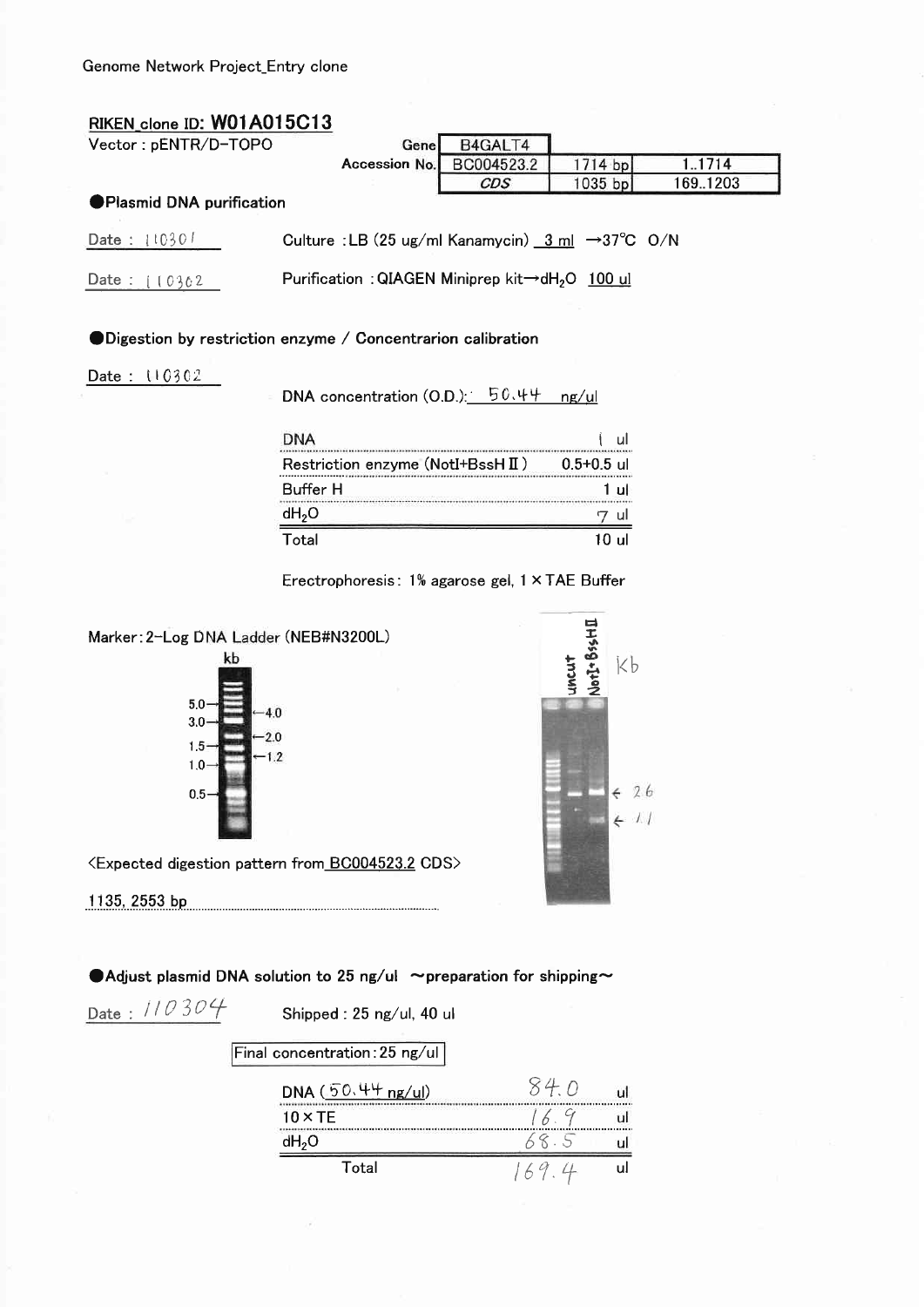**Project: GNP** Sample: W01A015C13\_M13.B06\_11030316JF Result: W01A015C13\_M13.B06\_11030316JF

Operator: 1.110303.furu Instrument : System 1 (Ver. 9.0.25)



System: System 1

Fri 03/04/11 09:24:43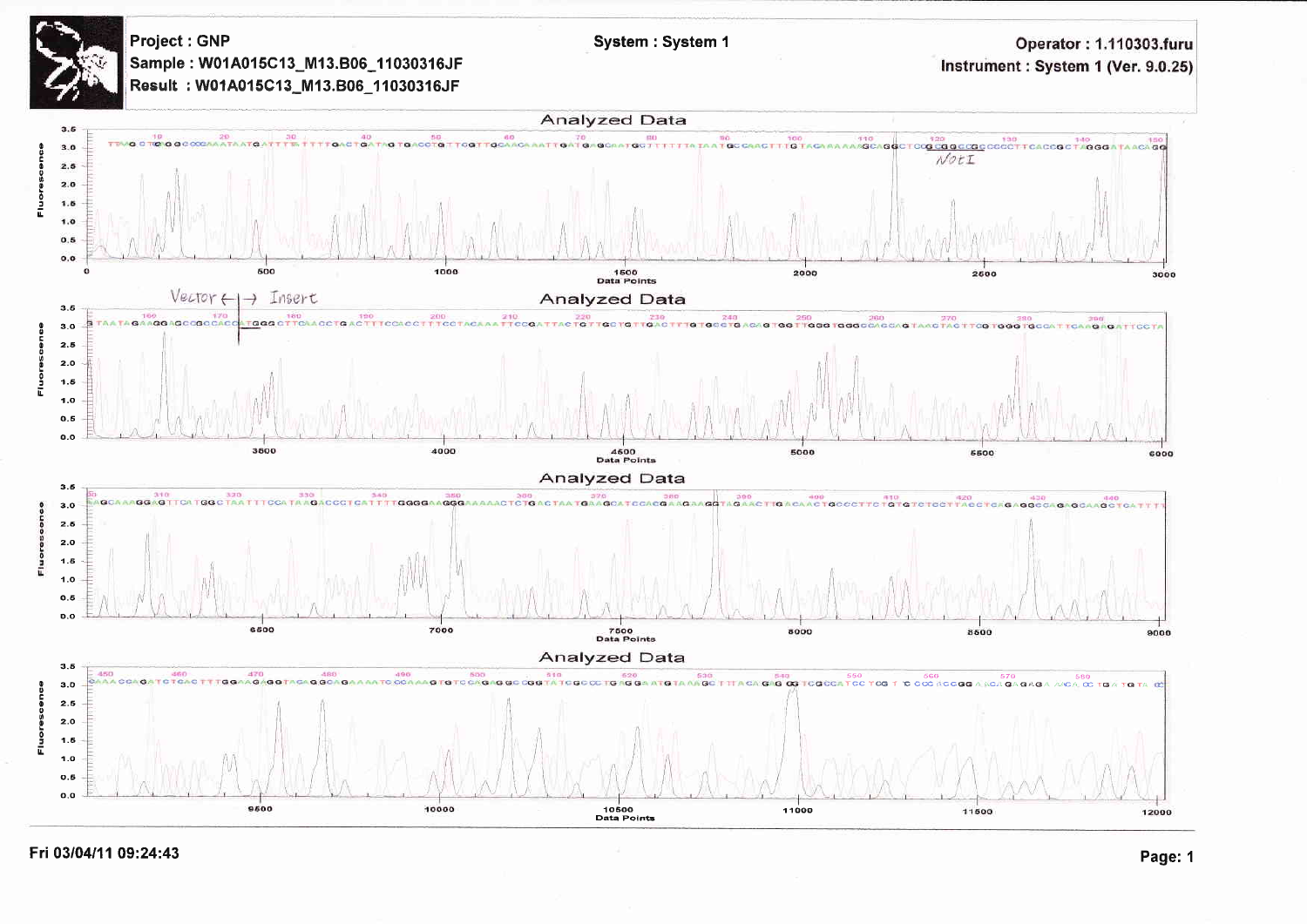Project : GNP Sample: W01A015C13\_T7long.C06\_11030316JF Result: W01A015C13\_T7long.C06\_11030316JF

**Operator: 1.110303.furu** Instrument: System 1 (Ver. 9.0.25)



System: System 1

Fri 03/04/11 09:24:51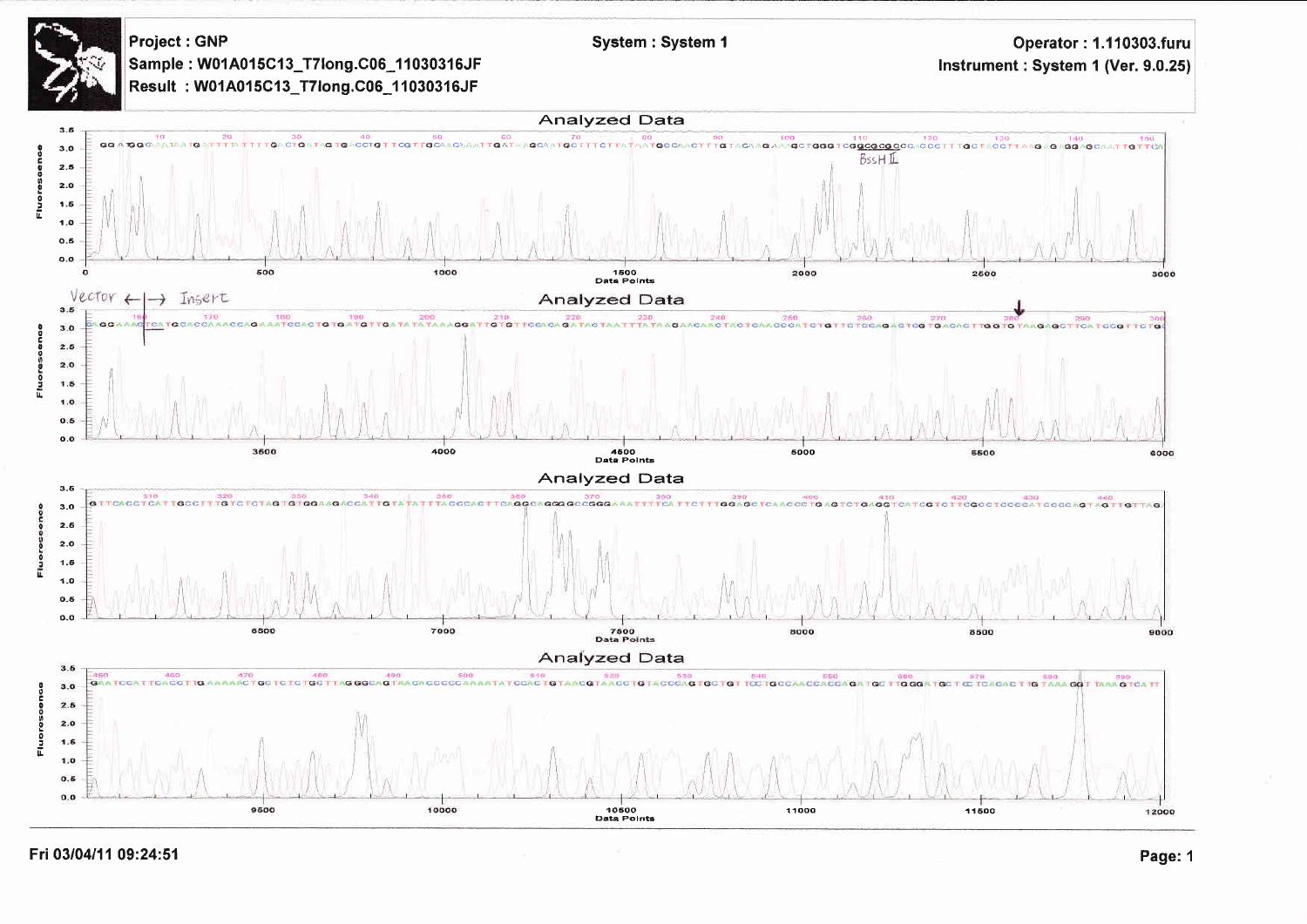[ GENETYX : Homology Data ]

Date: 2011.03.07

| Ouery Sequence                              |                                                |  |
|---------------------------------------------|------------------------------------------------|--|
| File Name<br>Sequence Name<br>Sequence Size | $\therefore$ BC004523.2 CDS(1691203)<br>: 1035 |  |
| Target Sequence<br>File Name                | : W01A015C13 M13.B06 11030316JF                |  |

Sequence Name: W01A015C13\_M13.B06\_11030316JF<br>Sequence Size: : 736

Unit Size to Compare =  $6$ Pick up Location No. =  $1$ 

```
Query Range: 1 - 563<br>Sbjct Range: 172 - 735<br>564 bp, INT.Score: 2116, OPT.Score: 2228<br>Identity: 561 / 564 (99%)<br>Strand: Plus / Plus
```

| Ouery | 1   | ATGGGCTTCA ACCTGACTTT CCACCTTTCC TACAAATTCC GATTACTGTT GCTGTTGACT<br>TELEFITELE TRELLELLE TELEVITER TUTILILILLE TELEVISION STATULILLE                                                                                                                                                                     |             |  |   | 60  |
|-------|-----|-----------------------------------------------------------------------------------------------------------------------------------------------------------------------------------------------------------------------------------------------------------------------------------------------------------|-------------|--|---|-----|
| Sbjct | 172 | ATGGGCTTCA ACCTGACTTT CCACCTTTCC TACAAATTCC GATTACTGTT GCTGTTGACT                                                                                                                                                                                                                                         |             |  |   | 231 |
| Query | 61. | TTGTGCCTGA CAGTGGTTGG GTGGGCCACC AGTAACTACT TCGTGGGTGC CATTCAAGAG<br><b>NUMBER OFFICIAL PRODUCTION OF CONTINUES INTO LET</b>                                                                                                                                                                              |             |  |   | 120 |
| Sbjct | 232 | TTGTGCCTGA CAGTGGTTGG GTGGGCCACC AGTAACTACT TCGTGGGTGC CATTCAAGAG                                                                                                                                                                                                                                         |             |  |   | 291 |
| Query | 121 | ATTCCTAAAG CAAAGGAGTT CATGGCTAAT TTCCATAAGA CCCTCATTTT GGGGAAGGGA<br><b>FEBRUARIE LIBRITILIJE ALIJIJIJIJI ALIJIJIJIJI ELIJIJIJIJI</b>                                                                                                                                                                     |             |  | . | 180 |
| Sbjct | 292 | ATTCCTAAAG CAAAGGAGTT CATGGCTAAT TTCCATAAGA CCCTCATTTT GGGGAAGGGA                                                                                                                                                                                                                                         |             |  |   | 351 |
| Ouery | 181 | AAAACTCTGA CTAATGAAGC ATCCACGAAG AAGGTAGAAC TTGACAACTG CCCTTCTGTG<br><b>FELLER LETTER TELEVISION AND ALL AND AN ANOTHER AND AN ANOTHER POST OF A REPORT OF A REPORT OF A REPORT OF A REPORT OF A REPORT OF A REPORT OF A REPORT OF A REPORT OF A REPORT OF A REPORT OF A REPORT OF A REPORT OF A REPO</b> |             |  |   | 240 |
| Sbjct | 352 | AAAACTCTGA CTAATGAAGC ATCCACGAAG AAGGTAGAAC TTGACAACTG CCCTTCTGTG                                                                                                                                                                                                                                         |             |  |   | 411 |
| Ouerv | 241 | TCTCCTTACC TCAGAGGCCA GAGCAAGCTC ATTTTCAAAC CAGATCTCAC TTTGGAAGAG<br><b>TERRITER FILITELIJE TELEVITEL TELEVITELE FELITIJELE TELEVISIT</b>                                                                                                                                                                 |             |  |   | 300 |
| Sbjct | 412 | TCTCCTTACC TCAGAGGCCA GAGCAAGCTC ATTTTCAAAC CAGATCTCAC TTTGGAAGAG                                                                                                                                                                                                                                         |             |  |   | 471 |
| Query | 301 | GTACAGGCAG AAAATCCCAA AGTGTCCAGA GGCCGGTATC GCCCTGAGGA ATGTAAAGCT<br>TA FATTI TITLE TA LITTLE A LA TELLA LA LA LITTLE LA LITTLE LA LITTLE LA LITTLE LA LITTLE LA LITTLE LA LITTLE L                                                                                                                       |             |  |   | 360 |
| Sbjct | 472 | GTACAGGCAG AAAATCCCAA AGTGTCCAGA GGCCGGTATC GCCCTGAGGA ATGTAAAGCT                                                                                                                                                                                                                                         |             |  |   | 531 |
| Query | 361 | TTACAGAGGG TCGCCATCCT CGTTCCCCAC CGGAACAGAG AGAAACACCT GATGTACCTG                                                                                                                                                                                                                                         |             |  |   | 420 |
| Sbjct | 532 | TTACAGAGGG TCGCCATCCT CGTTCCCCAC CGGAACAGAG AGAAACACCT GATGTACCTG                                                                                                                                                                                                                                         |             |  |   | 591 |
| Ouery | 421 | CTGGAACATC TGCATCCCTT CCTGCAGAGG CAGCAGCTGG ATTATGGCAT CTACGTCATC<br>THE RELEASED FOR THE RELEASED FOR THE RELEASED FOR THE RELEASED FOR THE RELEASED FOR THE RELEASED FOR THE RELEASED FOR THE RELEASED FOR THE RELEASED FOR THE RELEASED FOR THE RELEASED FOR THE RELEASED FOR THE RELEASED FOR T       |             |  |   | 480 |
| Sbict | 592 | CTGGAACATC TGCATCCCTT CCTGCAGAGG CAGCAGCTGG ATTATGGCAT CTACGTCATC                                                                                                                                                                                                                                         |             |  |   | 651 |
| Query | 481 | CACCAGGCTG AAGGTAAAAA GTTTAATCGA GCCAAACTCT TG-AATGTGG GCTATCTAGA                                                                                                                                                                                                                                         |             |  |   | 539 |
| Sbict | 652 | CACCAGGCTG AAGGTAAAAA GTTTAATCGA GCCAAACTCT TGAAATGTGG GCTATCTAGA                                                                                                                                                                                                                                         |             |  |   | 711 |
| Ouery | 540 | AGCCCTCAAG GAAGAAAATT GGGA                                                                                                                                                                                                                                                                                | 563<br>1111 |  |   |     |
| Sbict | 712 | AGCCCTCAAG GAAGAAATTG GGGA                                                                                                                                                                                                                                                                                | 735         |  |   |     |